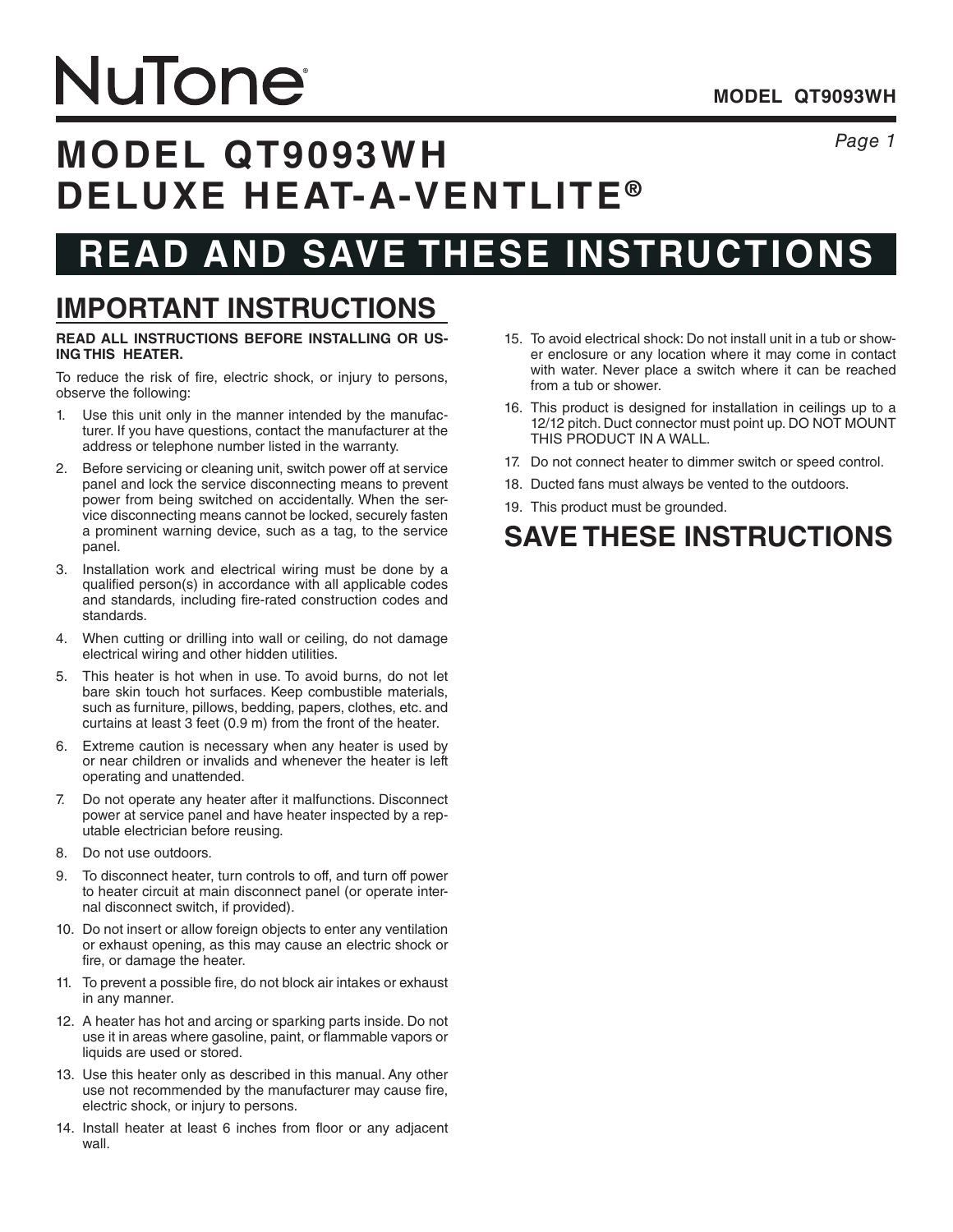### **MODEL QT9093WH**

## **INSTALLATION**

**WARNING: To reduce the risk of fire, do not store or use gasoline or other flammable vapors and liquids in the vicinity of the heater.**

**CAUTION: High temperature, risk of fire, keep electrical cords, drapery, furnishings, and other combustibles at least 3 feet (0.9 m) from the front of the heater and away from the side and rear.** 

#### **Refer to Figure 1.**

- 1. Loosen two screws holding grille in place. Remove grille and set aside. Remove housing, switch assembly, hanger bar and mounting brackets from carton.
- 2. Loosen four (4) screws holding heater power unit in place. Remove heater power unit and set aside.



### **MOUNTING TO OPEN JOISTS IN NEW CONSTRUCTION**

1. Install hanger brackets in keyhole slots in housing. Insert hanger bar through bracket opposite blower vent.

#### **Refer to Figure 2.**

2. Position housing between joists with exhaust vent in desired direction. Secure side hanger brackets and ends of adjustable hanger bar to joists with screws or nails. If joist spacing is greater than 16" O.C., construct framing to support sides of housing.

#### **Refer to Figure 3.**

- 3. Position housing against joists and secure with wood screws through keyhole slots in housing.
- 4. Loosen screws securing hanger brackets to housing and adjust height of housing so that bottom flange will be flush with finished ceiling. Tighten screws securely.
- 5. Attach 4" round duct and run ductwork to the outside through wall or roof.





## **WIRING**

**Installation work and electrical wiring must be done by a qualified person(s) in accordance with all applicable codes and standards, including fire-rated construction codes and standards.**

**115-120 volts (20 amp circuit only), 12 gauge wire.**

1. Remove desired knockout from junction box and install a box connector (not provided).

#### **Refer to Figure 4.**

- 2. Run 120vAC supply wiring to wall switch box. Run wiring from wall switch box to heater. Five conductors plus ground are required for independent operation of all functions.
- 3. When a thermostat or timer switch is used, connect at point marked "T" on Figure 4.
- 4. Make wiring connections using wire nuts. Connect ground wire under ground screw in junction box.



5. Push wiring back into junction box and install junction box cover being careful not to pinch wiring between cover and housing. Secure cover.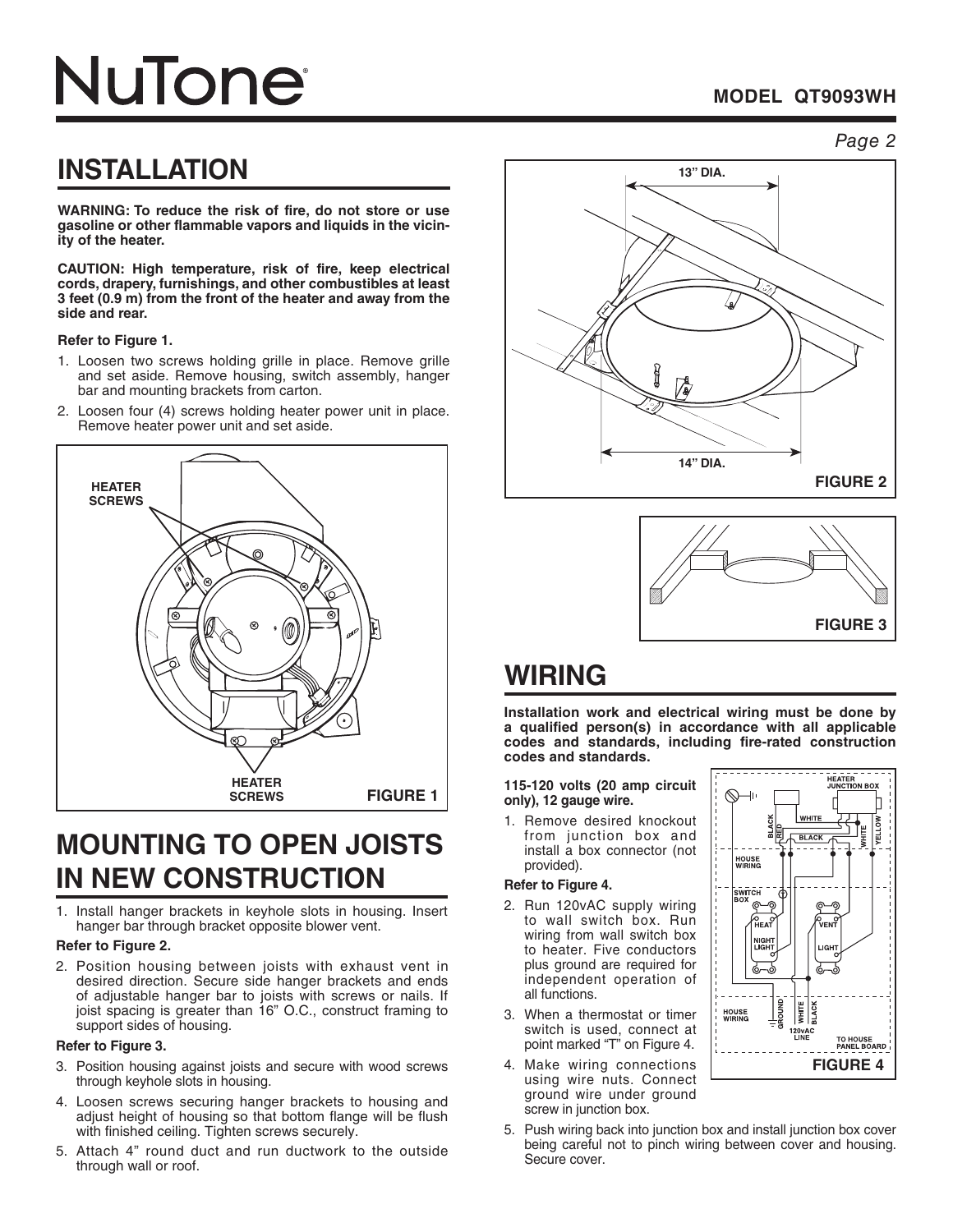## **COMPLETING INSTALLATION**

- 1. Reinstall the heater unit and tighten four (4) screws securely.
- 2. Plug fan and heater assemblies to receptacles on junction box cover.
- 3. Install a 100 watt lamp in light socket and 7 watt lamp in night light socket.
- 4. Place grille over grille mounting screws and tighten.
- 5. Check out all functions for proper operation.

## **INSTALLATION IN EXISTING CONSTRUCTION**

#### **Refer to Figure 5.**

#### **NOTE: In existing construction, hanger bar and mounting brackets are not used.**

- 1. Determine desired location of heater. Area above heater must be free of plumbing and electrical wiring. There must be enough clearance above ceiling for heater housing and installation of duct and wiring.
- 2. Drill a small hole up through ceiling and insert a wire or nail to help in locating from above.
- 3. Locate hole from above. Center heater housing between joists and use the bottom flange of housing as a template to mark cutout. Cut out hole in ceiling.
- 4. Refer to Figure 3. Secure short pieces of 1" x 3" lumber (¾" nominal) to joists on either side of opening. Leave approximately ½" between top of ceiling so that flange of heater housing can slide under spacers. If joist spacing is greater than 16" O.C., cut spacers of 2" x 4" lumber to fit between housing and joists.
- 5. Place heater over opening and between spacers. From below,

align housing so flange is flush with finished ceiling. Secure to spacers with nails or wood screws though keyhole slots. NOTE: If necessary, housing can be installed from below by removing vent blower, vent housing, and outlet box.

6. Install 4" duct and refer to previous section of these instructions for Wiring and Completing Installation.



*Page 3*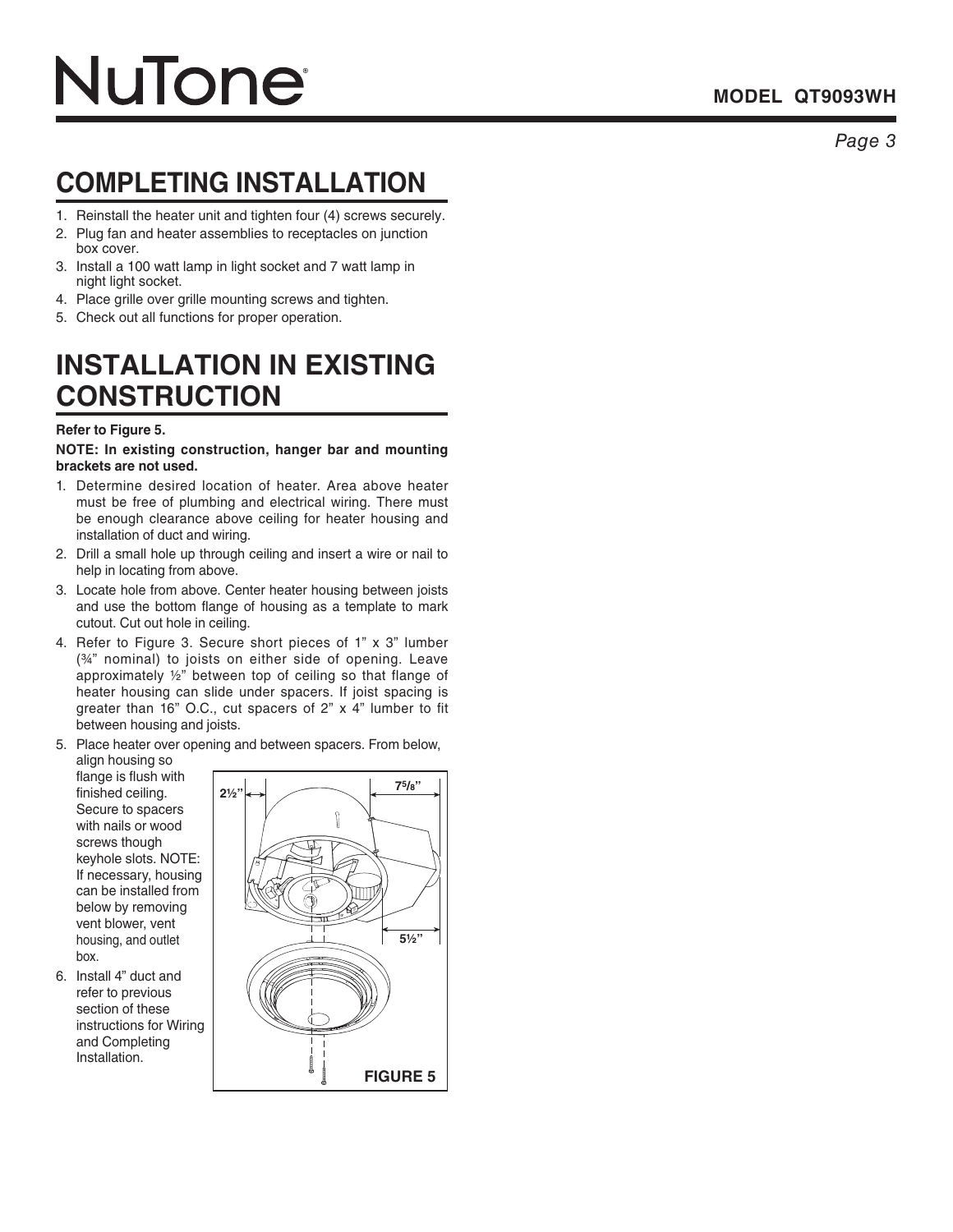*Page 4*

## **OPERATION**

Before using heater, make sure heater has been properly installed according to installation steps beginning with the "INSTALLATION" section on page 2.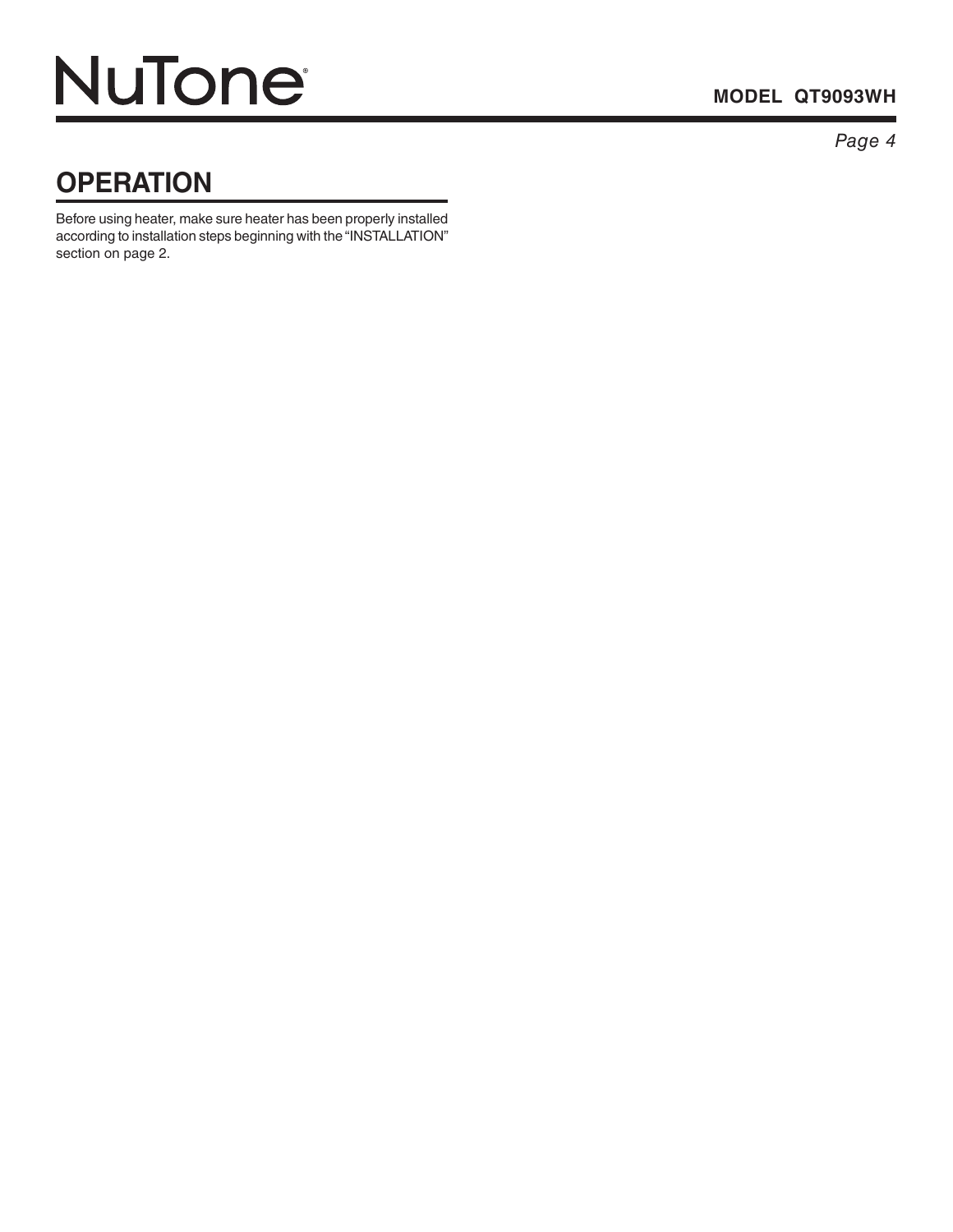### **MAINTENANCE**

The following maintenance and cleaning tasks can be performed by the user. All other servicing must be performed by an authorized technician If you have any questions, please consult with our customer service department at: 800-558-1711.

#### **TO REPLACE BULB**

Use bulb rated up to 100 watts only and 7 watts only for night light.

#### **LUBRICATION**

The heater is permanently lubricated and never needs oiling or disassembly.

#### **CLEANING**

Clean heater once a month as follows:

- 1. Turn off power at service panel.
- 2. Make sure heating element is cool.
- 3. Use a soft brush attachment to gently vacuum grille openings
- or wipe grille clean with a soft cloth. 4. Restore power.

#### **CAUTION: METAL AND ELECTRICAL PARTS SHOULD NEVER BE IMMERSED IN WATER.**

*Page 5*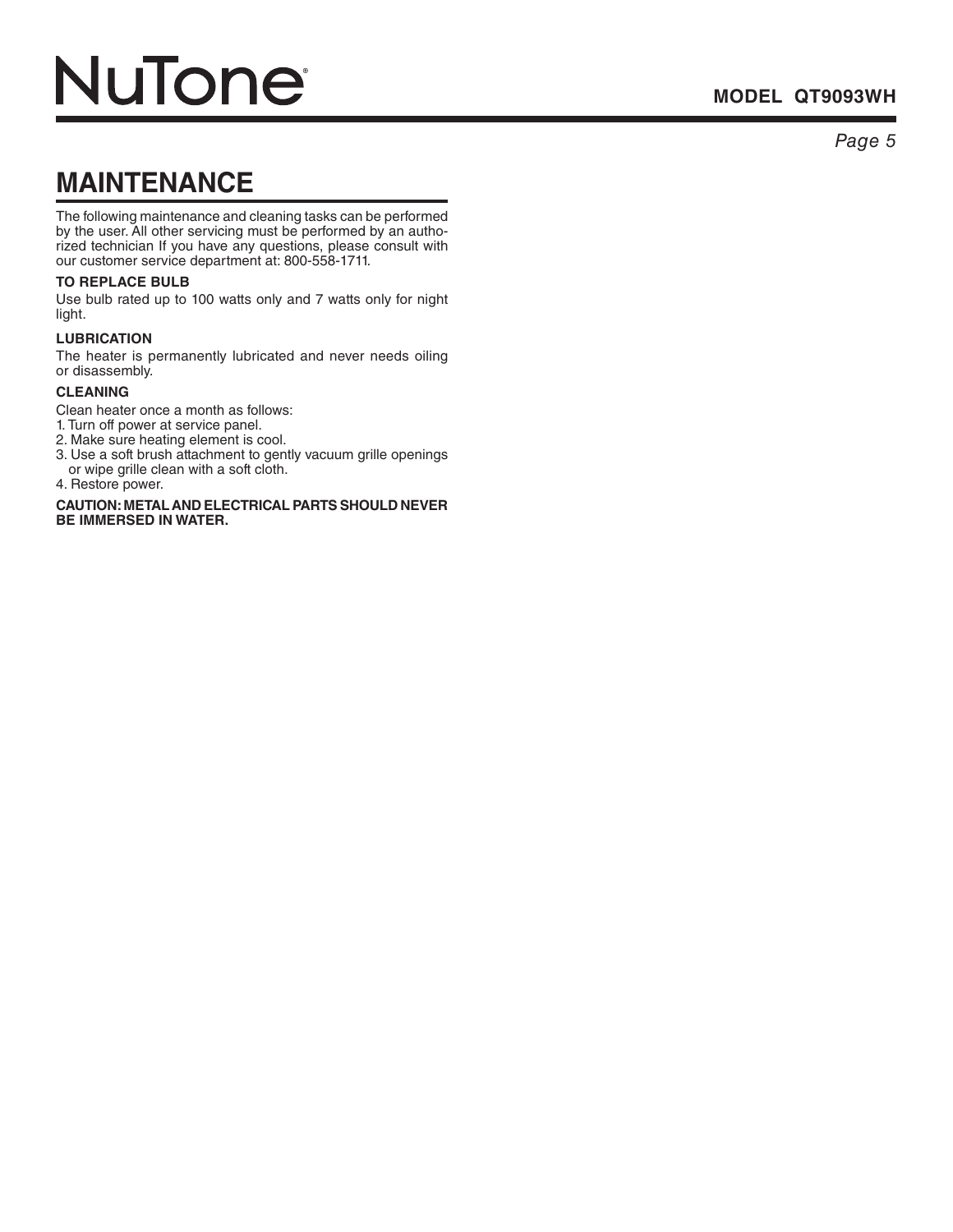## *Page 6* **MODÈLE DE LUXE QT9093WH HEAT-A-VENTLITE MD**

## **CES DIRECTIVES ET LES CONSERVER**

## **INSTRUCTIONS IMPORTANTES**

#### **LIRE TOUTES LES INSTRUCTIONS AVANT D'INSTALLER OU D'UTILISER CET APPAREIL DE CHAUFFAGE.**

Observez les directives ci-dessous afin de réduire les risques d'incendie, de choc électrique ou de blessures corporelles :

- 1. N'utilisez cet appareil que de la manière prévue par le fabricant. Si vous avez des questions, communiquez avec le fabricant à l'adresse ou au numéro de téléphone indiqués dans la garantie.
- 2. Avant de procéder à l'entretien ou au nettoyage de l'appareil, coupez l'alimentation du panneau électrique et verrouillez l'interrupteur principal afin d'empêcher que le courant ne soit accidentellement rétabli. S'il est impossible de verrouiller l'interrupteur principal, fixez solidement un message d'avertissement, par exemple une étiquette, sur le panneau électrique.
- 3. La pose de l'appareil et les travaux d'électricité doivent être effectués par des personnes qualifiées conformément à la réglementation en vigueur, notamment les normes de la construction ayant trait à la protection contre les incendies.
- 4. Veillez à ne pas endommager le câblage électrique ou d'autres équipements non apparents lors de la découpe ou du perçage du mur ou du plafond.
- 5. Cet appareil de chauffage devient chaud en fonctionnant. Pour ne pas vous brûler, évitez tout contact de la peau nue avec les surfaces chaudes. Gardez les objets combustibles, tels que les meubles, oreillers, articles de literie, papiers, vêtements, etc. et rideaux à au moins x mètre (x pieds) de l'avant de la chaufferette.
- 6. Il faut faire extrêmement attention lorsqu'une chaufferette est utilisée par des enfants ou des personnes invalides ou près d'eux et si l'appareil est laissé en marche sans surveillance.
- 7. Ne faites pas fonctionner une chaufferette si elle est défectueuse. Débranchez l'alimentation au panneau électrique et demandez à un électricien de l'examiner avant de la réutiliser.
- 8. Ne l'utilisez pas à l'extérieur.
- 9. Pour débrancher la chaufferette, mettez les commandes sur arrêt et coupez l'alimentation du circuit au panneau électrique (ou utilisez l'interrupteur interne, s'il y en a un).
- 10.N'insérez et ne laissez pénétrer aucun corps étranger dans les ouvertures de ventilation ou de sortie d'air au risque de provoquer un choc électrique, un incendie ou d'endommager la chaufferette.
- 11. Pour prévenir tout incendie possible, n'obstruez pas les prises d'air et les sorties de quelque manière que ce soit.
- 12.La chaufferette contient des pièces brûlantes et qui produisent des arcs ou des étincelles à l'intérieur. Ne l'utilisez pas dans un endroit où de l'essence, de la peinture ou des vapeurs ou liquides inflammables sont utilisés ou entreposés.
- 13.N'utilisez cette chaufferette que tel qu'expliqué dans ce manuel. Toute autre utilisation non recommandée par le fabricant peut provoquer un incendie, un choc électrique ou des blessures corporelles.
- 14.Installez chauffe au moins 6 pouces du sol ou un mur adjacent.
- 15.Pour éviter un choc électrique: Ne pas installer l'appareil dans une enceinte de baignoire ou d'une douche ou tout autre endroit où il pourrait entrer en contact avec de l'eau. Ne placez jamais un interrupteur où il peut être accessible depuis une baignoire ou une douche.
- 16.Ce produit est conçu pour une installation dans les plafonds jusqu'à une hauteur 12/12. Le raccord de conduit doit pointer vers le haut. NE PAS MONTER CE PRODUIT DANS UN MUR.
- 17. Ne pas brancher chauffe à gradateur ou contrôle de vitesse.
- 18.Les ventilateurs avec conduits doivent toujours être évacués vers l'extérieur.
- 19. Ce produit doit être mis à la terre.

## **CONSERVER CES INSTRUCTIONS**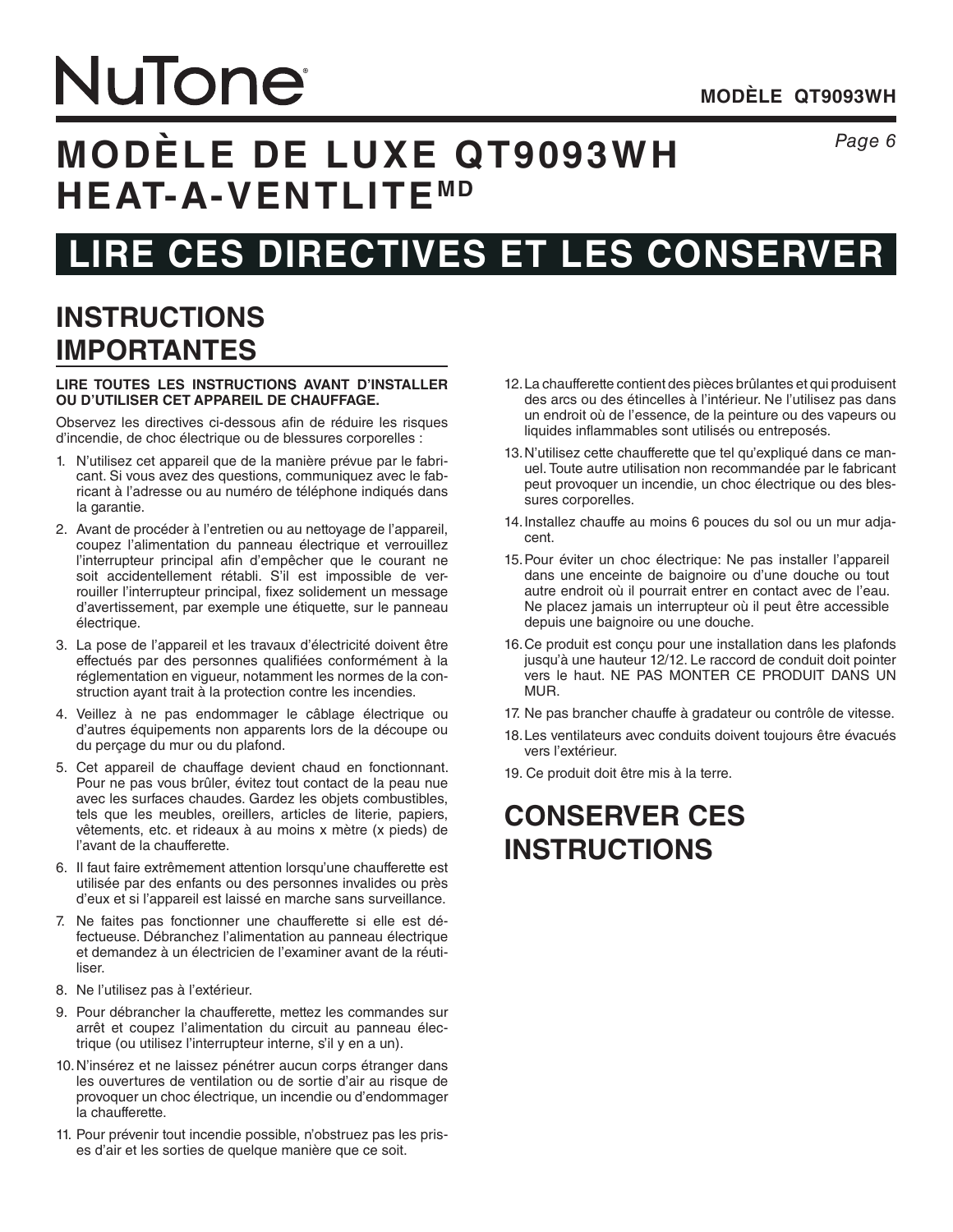### **MODÈLE QT9093WH**

## **INSTALLATION**

**AVERTISSEMENT : Pour réduire les risques d'incendie, n'entreposez pas et n'utilisez pas de l'essence ni des liquides ou vapeurs inflammables à proximité de la chaufferette.**

**ATTENTION : Température élevée, le risque d'incendie, les fils électriques, tentures, mobilier et autres combustibles au moins 3 pieds (0,9 m) du devant de l'appareil et loin de la côté et à l'arrière.**

#### **Consultez la figure 1.**

- 1. Desserrez deux vis qui maintiennent la grille en place. Enlevez la grille et mettez-la de côté. Sortez le boîtier, l'ensemble d'interrupteurs, la barre de suspension et les supports de montage du carton d'emballage.
- 2. Desserrez les quatre (4) vis qui maintiennent la chaufferette en place. Enlevez la chaufferette et mettez-la de côté.



### **MONTAGE AUX SOLIVES D'UNE CONSTRUCTION NEUVE**

1. Installez les supports dans les trous de serrure du boîtier. Insérez la barre de suspension dans le support de montage du côté opposé à la sortie.

#### **Consultez la figure 2.**

2. Positionnez le boîtier entre les solives, sa sortie tournée dans la direction souhaitée. Fixez les supports latéraux et les extrémités du support ajustable aux solives à l'aide de clous ou de vis. Si l'espacement des solives est de plus de 40,6 cm (16 po) centre à centre, fabriquez une charpente pour supporter les côtés du boîtier.

#### **Consultez la figure 3.**

- 3. Placez le boîtier contre les solives et fixez-le avec des vis à bois au travers des trous de serrure du boîtier.
- 4. Desserrez les vis des supports sur le boîtier et réglez la hauteur de celui-ci de sorte que la bride inférieure affleure la surface finie du plafond. Serrez les vis fermement.
- 5. Fixez un conduit rond de 10 cm (4 po) et acheminez-le jusqu'à l'extérieur au travers du mur ou du plafond.





**NOIR**

**ROU GE**

**CHALEUR**

**BO ÎTE D'INTERRUPTEUR**

**C ÂBLAGE DE LA MAISON**

**NOIR**

**BLANC**

**VENT.**

120 VCA

**BLANC FIL DE TERRE**

**NOIR**

**VEILLEUSE LUMIÈRE**

## **CÂBLAGE**

**La pose de l'appareil et les travaux d'électricité doivent être effectués par des personnes qualifiées conformément à la réglementation en vigueur, notamment les normes de la construction ayant trait à la protection contre les incendies.**

#### **115-120 volts (circuit de 20 A seulement), fil de calibre 12.**

1. Enlevez l'ouverture préamorcée appropriée de la boîte de jonction et installez-y un connecteur (non fourni).

#### **Consultez la figure 4.**

2. Acheminez un fil de 120 VCA jusqu'à la boîte d'interrupteur mural. Acheminez un fil de la

boîte d'interrupteur jusqu'à la chaufferette. Cinq conducteurs plus le fil de terre sont nécessaires pour un fonctionnement indépendant de toutes les fonctions.

**C ÂBLAGE DE LA MAISON**

**FIGURE 4**

**120 VCA AU PAN NEAU ÉLECTRIQUE DE LA MAISON**

**BLANC JAU NE**

**BO ÎTE DE JONCTION DE LA CHAUFFERETTE**

- 3. Lorsqu'un thermostat ou une minuterie est utilisé, connectez-le à la borne marquée « T », tel qu'indiqué à la figure 4.
- 4. Effectuez les connexions avec des serre-fils. Connectez le fil de terre sous la vis de mise à la terre dans la boîte de jonction.
- 5. Repoussez les fils à l'intérieur de la boîte et reposez son couvercle en prenant garde de ne pas pincer un fil entre le couvercle et le boîtier. Fixez le couvercle.

### *Page 7*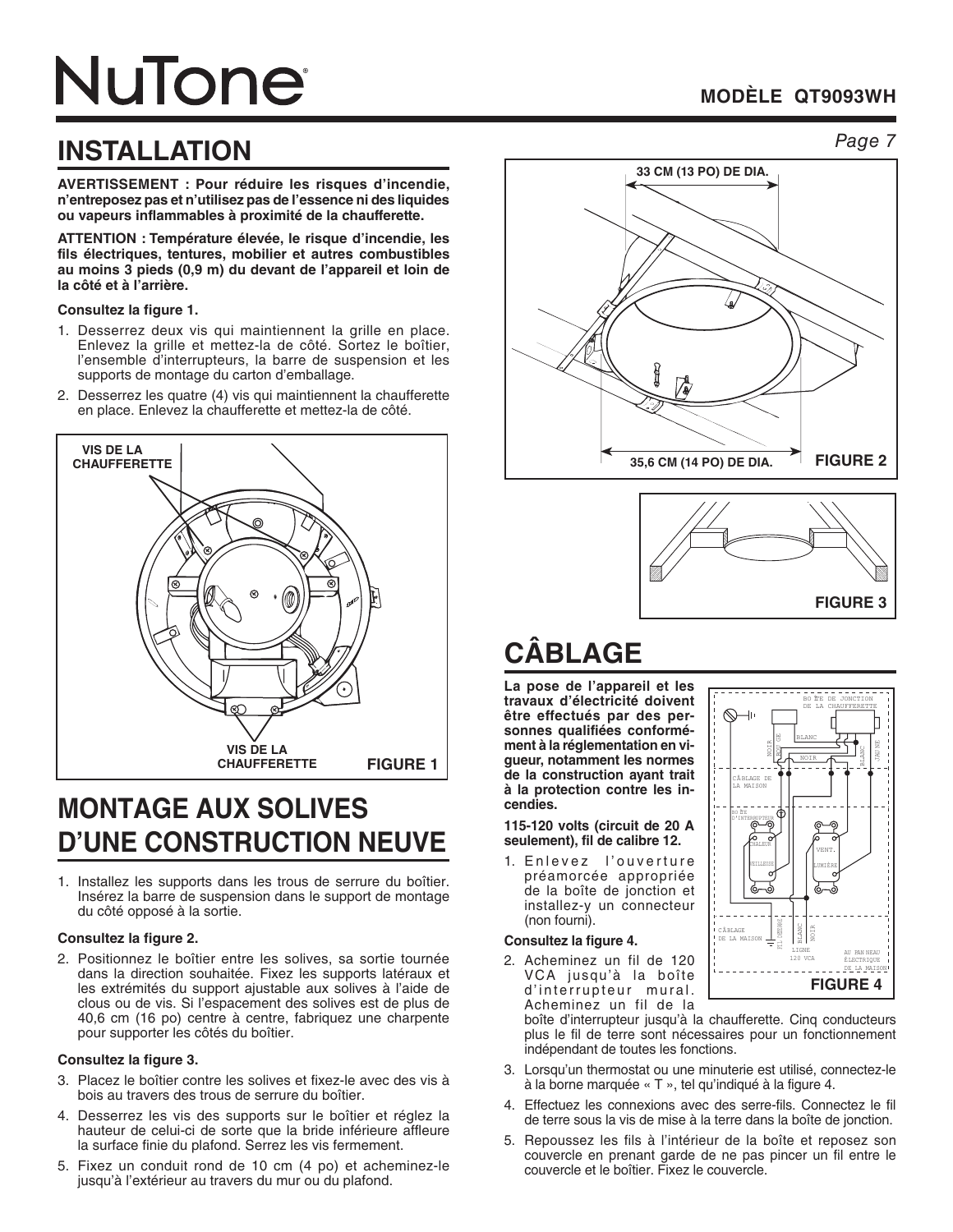### **MODÈLE QT9093WH**

### *Page 8*

## **FINITION DE L'INSTALLATION**

- 1. Reposez la chaufferette et serrez fermement les quatre (4) vis.
- 2. Branchez les ensembles de chaufferette et de ventilateur dans les prises du couvercle de la boîte de jonction.
- 3. Insérez une ampoule de 100 watts dans la douille d'éclairage et une ampoule de 7 watts dans la douille de veilleuse.
- 4. Placez la grille sur ses vis de montage et serrez-les.
- 5. Vérifiez le fonctionnement adéquat de toutes les fonctions.

## **INSTALLATION DANS UNE CONSTRUCTION EXISTANTE**

#### **Consultez la figure 5.**

**REMARQUE : La barre de suspension et les supports ne sont pas nécessaires pour une installation dans une construction existante.**



- 1. Déterminez l'emplacement souhaité pour la chaufferette. La zone située au-dessus de la chaufferette doit être libre de tuyauterie et de fils électriques. Il doit y avoir suffisamment d'espace au-dessus du plafond pour le boîtier de la chaufferette et l'installation des conduits et du câblage.
- 2. Percez un petit trou dans le plafond et insérez-y un fil ou un clou pour vous aider à le repérer par le dessus.
- 3. Repérez le trou par au-dessus. Centrez le boîtier de la chaufferette entre les solives et servez-vous de la bride inférieure pour tracer l'ouverture à découper. Découpez l'ouverture dans le plafond.
- 4. Consultez la figure 3. Fixez de petits morceaux de bois de 1 x 3 po  $(2.5 \times 7.6 \text{ cm})$   $(3/4 \text{ po}/1.9 \text{ cm}$  nominal) aux solives de chaque côté de l'ouverture. Laissez environ 13 mm (½ po) au-dessus du plafond afin que la bride du boîtier de la chaufferette puisse glisser sous les cales. Si l'espacement des solives est de plus de 40,6 cm (16 po) centre à centre, coupez deux cales de bois de 2 x 4 po (5 x 10 cm) pour les placer entre le boîtier et les solives.
- 5. Placez la chaufferette sur l'ouverture et entre les cales. Par le dessous, alignez le boîtier de sorte que sa bride affleure la surface finie du plafond. Fixez le boîtier aux cales avec des clous ou des vis à bois au travers des trous de serrure. REMARQUE : Si nécessaire, le boîtier peut être installé par le dessous en enlevant le ventilateur, le boîtier du ventilateur et la boîte de prise électrique.
- 6. Installez un conduit de 10 cm (4 po) et consultez les sections précédentes pour les instructions sur le câblage et la finition de l'installation.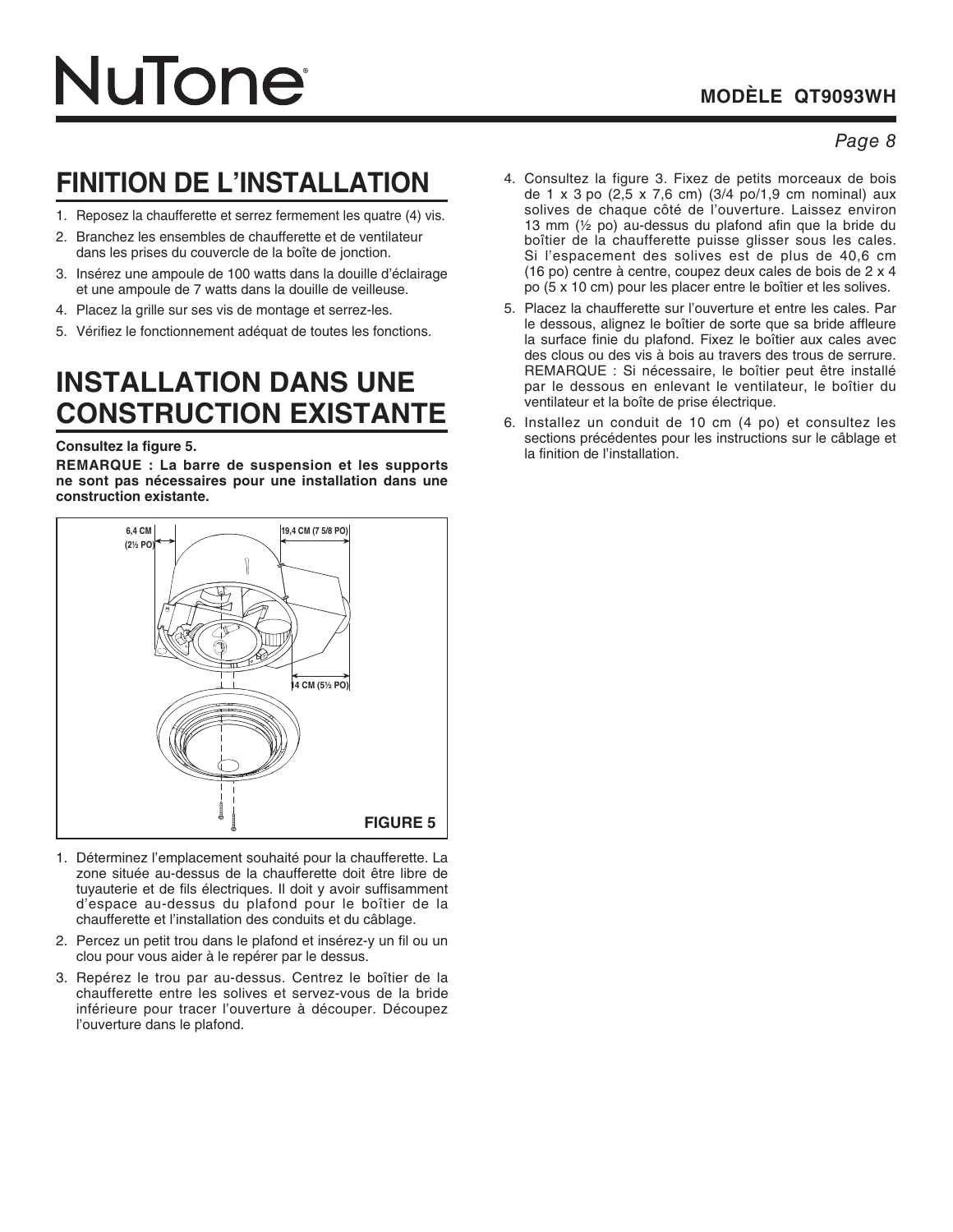*Page 9*

## **FONCTIONNEMENT**

Avant d'utiliser la chaufferette, assurez-vous qu'elle est correctement installée selon les directives indiquées à la section « PLANIFICATION » à la page 7.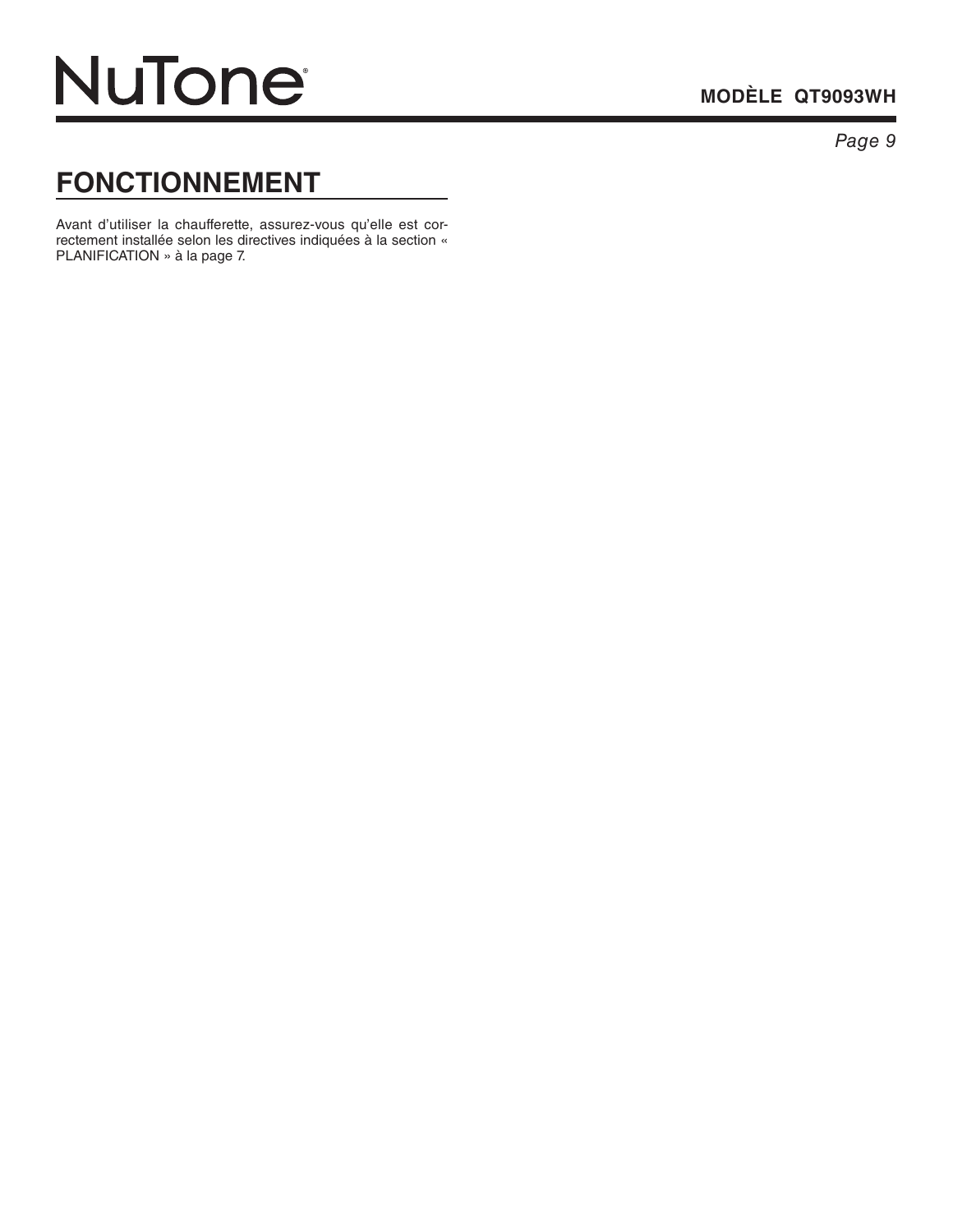*Page 10*

### **MAINTENANCE**

L'utilisateur peut effectuer les tâches d'entretien et de nettoyage suivantes. Tous les autres travaux doivent être confiés à un technicien agréé. Pour toute question, veuillez vous adresser au service à la clientèle au : 800-558- 1711.

#### **POUR REMPLACER L'AMPOULE**

Utilisez ampoule nominale jusqu'à 100 watts seulement et seulement 7 watts pour l'éclairage de nuit.

#### **LUBRIFICATION**

Le moteur de la chaufferette est lubrifié en permanence et n'a pas besoin d'être huilé ni démonté.

#### **NETTOYAGE**

Nettoyez chauffage une fois par mois comme suit :

- 1. Coupez le courant au panneau de service.
- 2. Assurez-vous que les ampoules sont cool.
- 3. Utilisez une brosse douce pour aspirer doucement ouvertures
- de la grille ou essuyer grille avec un chiffon doux.
- 4. Rétablir l'alimentation.

#### **ATTENTION : LES PIÈCES MÉTALLIQUES ET ÉLECTRIQUES NE DOIVENT JAMAIS ÊTRE IMMERGÉS DANS L'EAU.**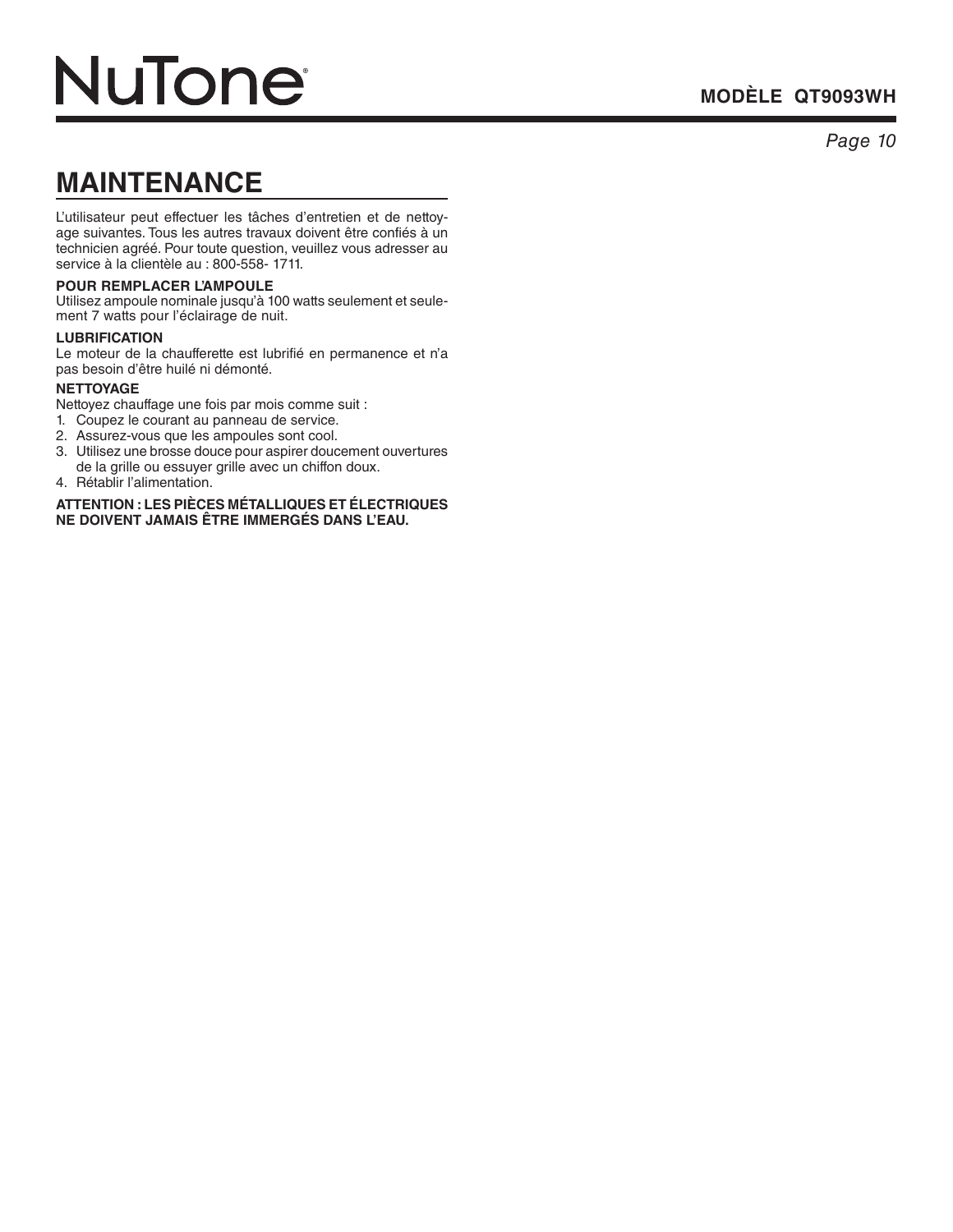### **MODELO QT9093WH**

## *Página 11* **MODELO DE LUJO QT9093WH HEAT-A-VENTLITE ®**

## **EA Y CONSERVE ESTAS INSTRUCCIONES**

## **INSTRUCCIONES IMPORTANTES**

#### **LEA TODAS LAS INSTRUCCIONES ANTES DE INSTALAR O USAR ESTE CALENTADOR.**

Para reducir el riesgo de incendios, descargas eléctricas o lesiones personales, observe las siguientes precauciones:

- 1. Use la unidad solo de la manera indicada por el fabricante. Si tiene preguntas, comuníquese con el fabricante a la dirección o al número telefónico que se incluye en la garantía.
- 2. Antes de dar servicio a la unidad o de limpiarla, interrumpa el suministro eléctrico en el panel de servicio y bloquee los medios de desconexión del servicio para evitar que la electricidad se reanude accidentalmente. Cuando no sea posible bloquear los medios de desconexión del servicio, fije firmemente una señal de advertencia (como una etiqueta) en un lugar visible del panel de servicio.
- 3. El trabajo de instalación y el cableado eléctrico deben estar a cargo de personal capacitado, de acuerdo con todos los códigos y normas correspondientes, incluidos los códigos y normas de construcción específicos sobre protección contra incendios.
- 4. Al cortar o perforar a través de la pared o del cielo raso, tenga cuidado de no dañar el cableado eléctrico ni otros servicios ocultos.
- 5. Este calentador se calienta cuando se usa. Para evitar quemaduras, no deje que la piel desnuda toque las superficies calientes. Mantenga materiales combustibles como muebles, almohadas, ropa de cama, papeles, ropa, etc., así como las cortinas, por lo menos a 3 pies (0.9 m) de la parte delantera del calentador.
- 6. Es necesario tener extremo cuidado cuando se use un calentador cerca de niños o personas inválidas, y siempre que el calentador se deje funcionando y sin atención.
- 7. No haga funcionar ningún calentador después de que presente una falla. Desconecte la energía eléctrica en el panel de servicio y pida que un electricista acreditado inspeccione el calentador antes de volverlo a usar.
- 8. No lo use en exteriores.
- 9. Para desconectar el calentador, mueva los controles a la posición de apagado y desconecte la energía eléctrica al circuito del calentador en el panel de desconexión principal (o active el interruptor de desconexión interna, si existe).
- 10. No inserte ni permita que objetos extraños entren en la abertura de ventilación o de escape, pues esto puede ocasionar una descarga eléctrica, un incendio o daños al calentador.
- 11. Para prevenir un posible incendio, no bloquee la entrada o salida del aire de ninguna manera.
- 12. El calentador tiene piezas calientes y que pueden generar arcos eléctricos o chispas en el interior. No lo use en áreas donde se use o almacene gasolina, pintura o vapores o líquidos flamables.
- 13. Use este calentador solamente como se describe en este manual. Cualquier otro uso no recomendado por el fabricante puede ocasionar un incendio, una descarga eléctrica o lesiones a personas.
- 14. Instale el calentador por lo menos 6 pulg. desde el piso o cualquier pared adyacente.
- 15. Para evitar golpe eléctrico: No instale la unidad en una bañera o recinto de ducha. Nunca coloque un interruptor en un lugar que pueda ser alcanzado desde una bañera o ducha.
- 16. Este producto se diseña para la instalación en techos hasta una echada de 12/12. Conector de conductor debe señalar hacia arriba. NO MONTE ESTE PRODUCTO EN UNA TE-CHO.
- 17. No conecte el calentador a un variador de luz o control de velocidad.
- 18. Los ventiladores con conductos siempre se deben conectar hacia el exterior.
- 19. Este producto debe ser conectado a tierra.

## **GUARDE ESTAS INSTRUCCIONES**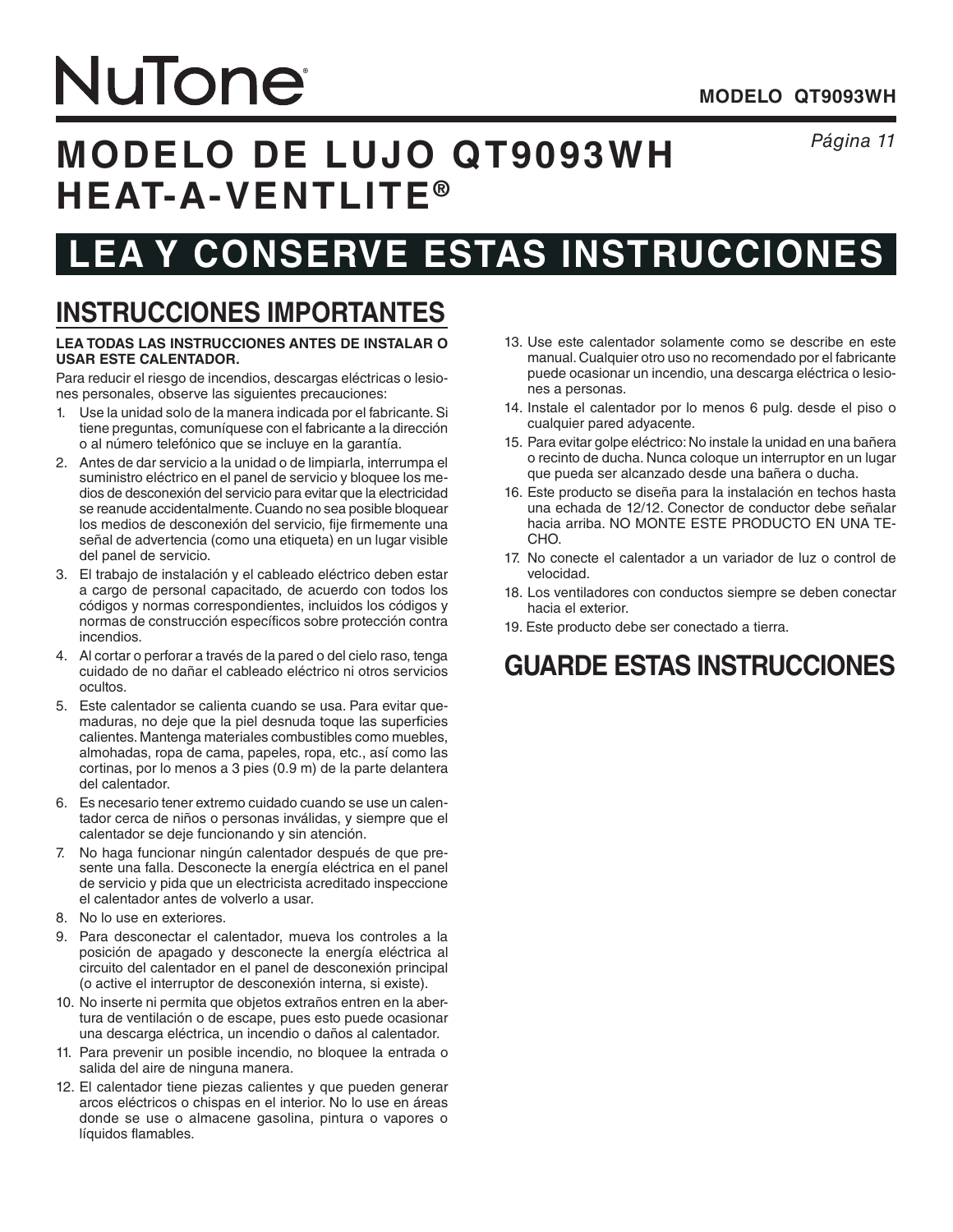### **MODELO QT9093WH**

## **INSTALACIÓN**

**ADVERTENCIA: Para reducir el riesgo de incendio, no almacene ni use gasolina u otros vapores y líquidos flamables en las cercanías del calentador.**

**PRECAUCIÓN: Temperatura alta, el riesgo de incendio, mantenga los cables eléctricos, cortinas, muebles y otros materiales combustibles por lo menos 3 pies (0,9 m) del frente del calentador y lejos de la cara y la parte trasera.**

#### **Vea la figura 1.**

- 1. Afloje dos tornillos que sostienen la rejilla en su lugar. Retire la rejilla y deje a un lado. Retire la caja, el conjunto del interruptor, la barra colgante y los soportes de montaje de la caja.
- 2. Afloje cuatro (4) tornillos que sostienen la unidad eléctrica del calefactor en su lugar. Retire la unidad eléctrica del calefactor y deje a un lado.



### **MONTAJE EN VIGAS ABIERTAS EN UNA CONSTRUCCIÓN NUEVA**

1. Instale los soportes colgantes en las ranuras tipo bocallave en la caja. Inserte la barra colgante a través del soporte al otro lado del ventilador.

#### **Vea la figura 2.**

2. Coloque la caja entre las vigas con la ventilación de extracción en la dirección deseada. Asegure los soportes colgantes laterales y los extremos de la barra colgante ajustable a las vigas con tornillos o clavos. Si la separación de la viga es mayor de 16 pulg. (40.6 cm) (descentrado), arme una estructura que soporte los lados de la caja.

#### **Vea la figura 3.**

- 3. Coloque la caja contra las vigas y asegúrela con tornillos de madera a través de las ranuras tipo bocallave en la caja.
- 4. Afloje los tornillos que aseguran los soportes colgantes a la caja y ajuste la altura de la caja de tal manera que el reborde inferior estará a nivel con el cielo raso terminado. Apriete bien los tornillos.
- 5. Fije un conducto redondo de 4 pulgadas (10 cm) y tienda el conducto hacia el exterior a través de la pared o el cielo raso.







## **CABLEADO**

**El trabajo de instalación y el cableado eléctrico deben estar a cargo de personal capacitado, de acuerdo con todos los códigos y normas correspondientes, incluidos los códigos y normas de construcción específicos sobre protección contra incendios.** 

**Cable calibre 12 de 115-120 voltios (sólo para circuitos de 20 amp).**

1. Saque el agujero ciego deseado de la caja de conexiones e instale un conector de caja (no se incluye).

#### **Vea la figura 4.**

- 2. Tienda el cableado de alimentación de 120 VCA a la caja de interruptores de la pared.
- Tienda el cableado de la caja de interruptores de la pared al calefactor. Se requieren cinco conductores más la tierra para operar todas las funciones de manera independiente.
- 3. Cuando se use un interruptor de termostato o temporizador, conecte en el punto marcado con "T" en la figura 4.
- 4. Haga las conexiones de los cables con tuercas para cable. Conecte el cable de tierra debajo del tornillo de tierra en la caja de conexiones.
- 5. Empuje el cableado de regreso a la caja de conexiones e instale la cubierta de la caja de conexiones, con cuidado de no aplastar el cable entre la cubierta y la caja. Asegure la cubierta.

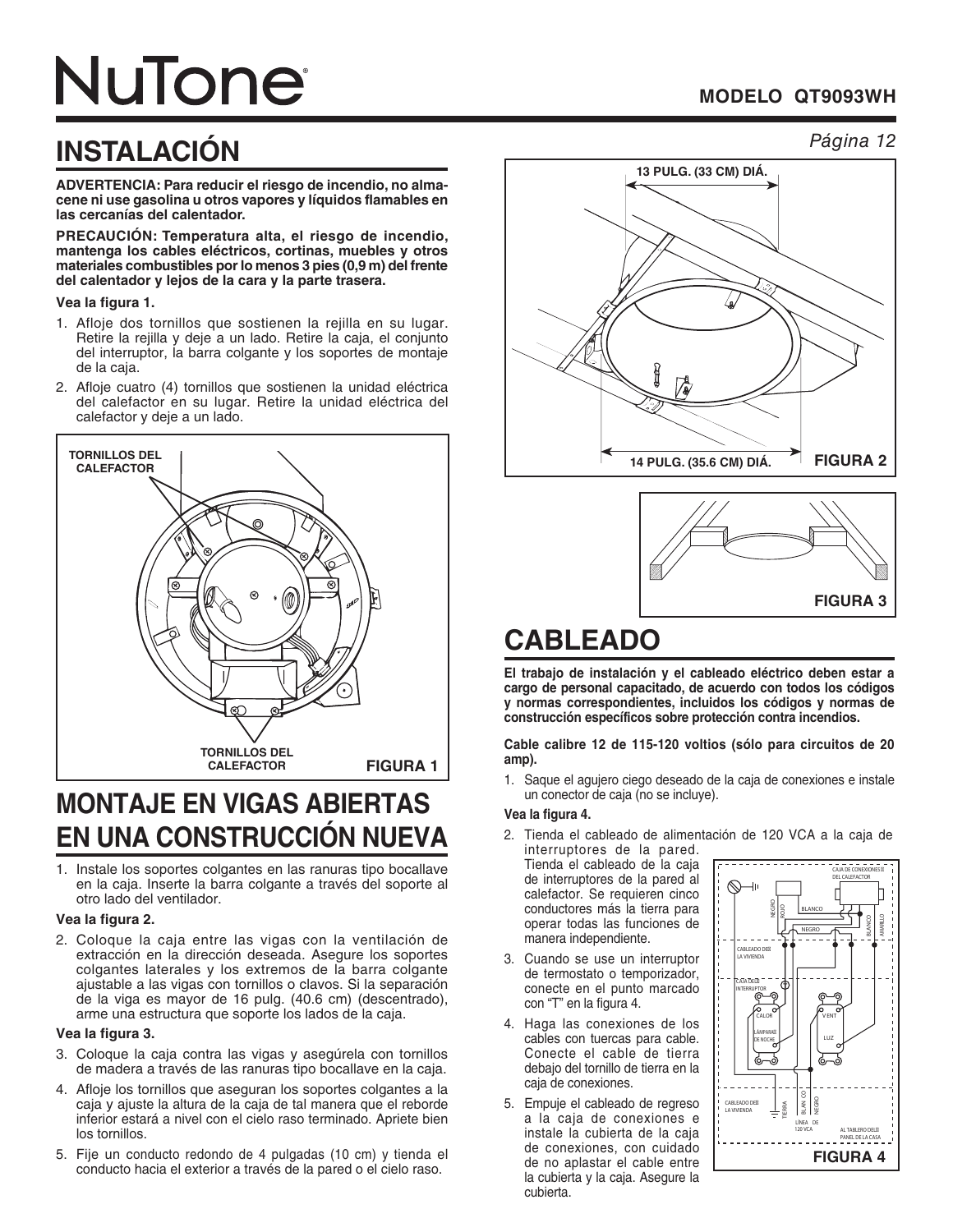### **MODELO QT9093WH**

#### *Página 13*

## **FINALIZAR LA INSTALACIÓN**

- 1. Reinstale la unidad de calefactor y apriete cuatro (4) tornillos firmemente.
- 2. Enchufe los conjuntos del ventilador y calefactor a los receptáculos en la cubierta de la caja de conexiones.
- 3. Instale una lámpara de 100 watts en el receptáculo de la luz y una lámpara de 7 watts en el receptáculo de la lámpara de noche.
- 4. Coloque la rejilla sobre los tornillos de montaje y apriete.
- 5. Revise el funcionamiento adecuado de todas las funciones.

## **INSTALACIÓN EN CONSTRUCCIONES EXISTENTES**

#### **Vea la figura 5.**

**NOTA: En una construcción existente, no se usa la barra colgante y los soportes de montaje.**



- 1. Determine la ubicación deseada del calefactor. El área arriba del calefactor debe estar libre de plomería y de cableado eléctrico. Debe haber suficiente separación arriba del techo para la caja del calefactor y la instalación del conducto y del cableado.
- 2. Perfore un pequeño orificio a través del cielo raso e inserte un cable o un clavo para ayudar a localizarlo desde arriba.
- 3. Encuentre el orificio desde arriba. Centre la caja del calefactor entre las vigas y use el reborde inferior de la caja como plantilla para marcar el recorte. Recorte el orificio en el cielo raso.
- 4. Vea la figura 3. Asegure piezas pequeñas de madera de 1 x 3 pulg. (2.5 x 7.6 cm) (nominal de 3/4 pulg./1.9 cm.) a las vigas en cualquiera de los lados de la abertura. Deje aproximadamente 1/2 pulg. (13 mm) entre la parte superior del cielo raso, de tal manera que el reborde de la caja del calefactor pueda deslizarse debajo de los separadores. Si la separación de la viga es mayor que 16 pulg. (40.6 cm) descentradas, corte los separadores de madera de 2 x 4 pulg. (5 x 10 cm) para que ajusten entre la caja y las vigas.
- 5. Coloque el calefactor sobre la abertura y entre los separadores. Desde abajo, alinee la caja para que el reborde quede a nivel con el cielo raso terminado. Asegure a los separadores con clavos o tornillos de madera a través de las ranuras tipo bocallave. NOTA: De ser necesario, se puede instalar la caja desde abajo quitando el ventilador, la caja del ventilador y la caja de conexiones.
- 6. Instale un conducto de 4 pulg. (10 cm) y vea la sección anterior a estas instrucciones sobre el cableado y finalizar la instalación.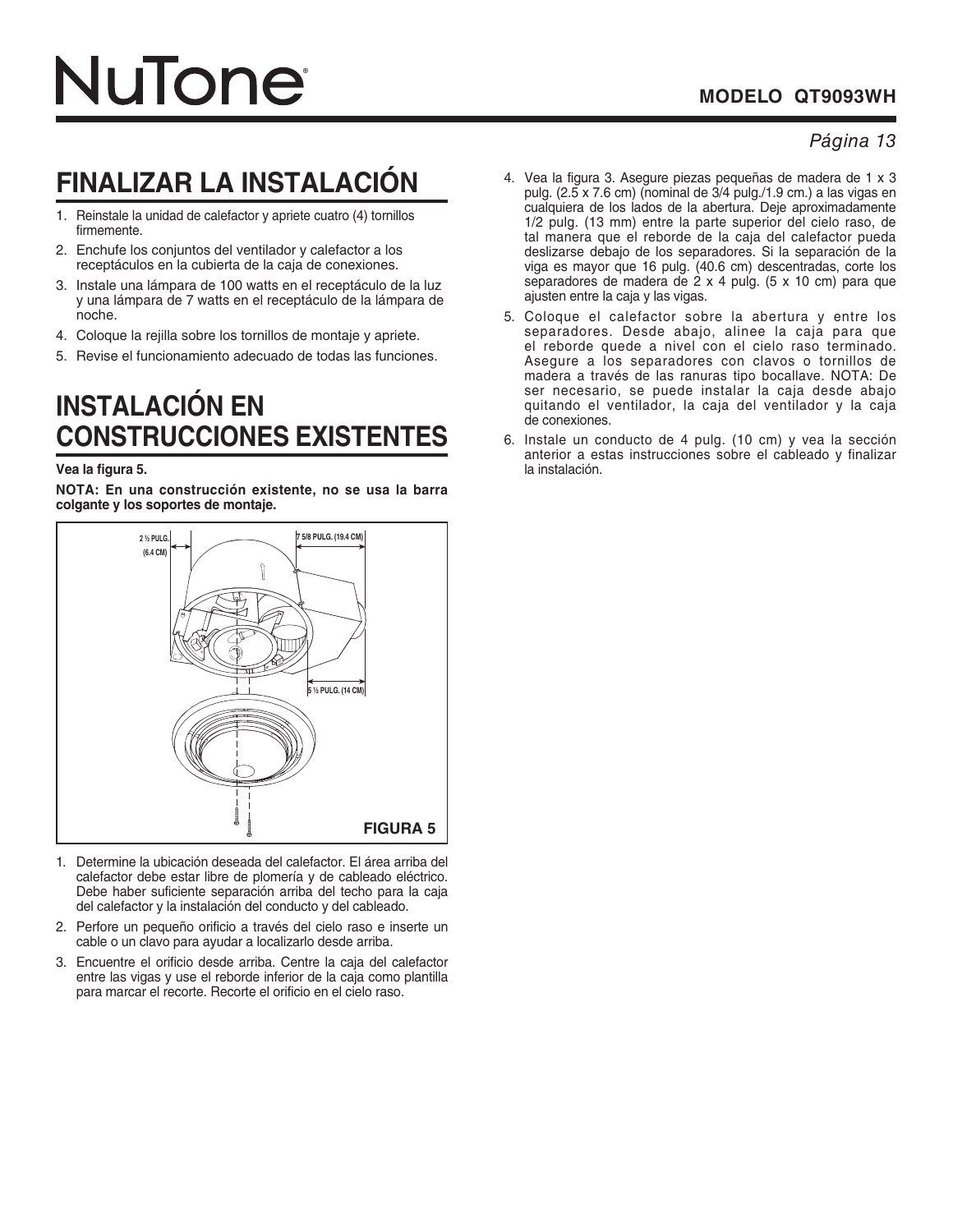*Página 14*

## **OPERACIÓN**

Antes de usar el calentador, asegúrese de que esté instalado adecuadamente, de acuerdo con los pasos de instalación indicados en "INSTALACION" en la página 12.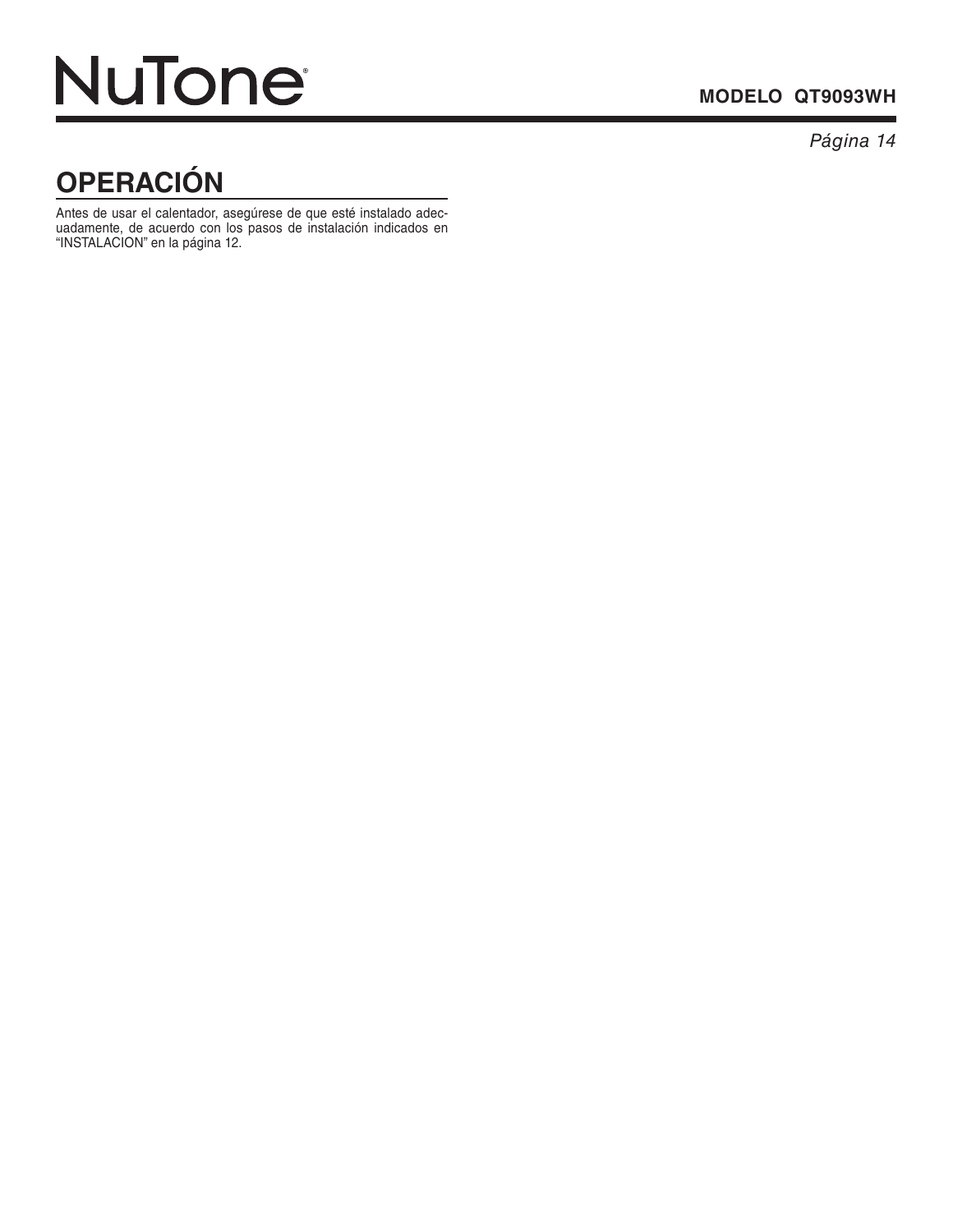*Página 15*

## **MAINTENIMIENTO**

Reemplace los focos con dos (2) focos incandescentes de 100 watts (máximo) y un (1) foco de luz nocturna de 7 watts.

El usuario puede realizar las siguientes tareas de mantenimiento y limpieza. Todos los demás servicios los debe realizar un técnico autorizado. Si tiene preguntas, consulte a nuestro departamento de servicio al cliente llamando al: 800-558- 1711.

#### **PARA CAMBIAR LA BOMBILLA**

Utilice bombillas de hasta sólo 100 vatios y 7 vatios sólo para luz de la noche.

#### **LUBRICACIÓN**

El calentador está permanentemente lubricado y nunca necesitará ponerle aceite ni desarmarlo.

#### **LIMPIEZA**

Limpie el calentador una vez al mes tal como sigue:

- 1. Apague la energía eléctrica en el panel de servicio.
- 2. Asegúrese de que el elemento de calefacción esté frío.
- 3. Use un aditamento de cepillo suave para aspirar suavemente aberturas de la rejilla o limpie la rejilla con un paño suave.
- 4. Restaure la energía eléctrica.

#### **CUIDADO – LAS PIEZAS METALICAS Y ELECTRICAS NUNCA SE DEBEN SUMERGIR EN AGUA.**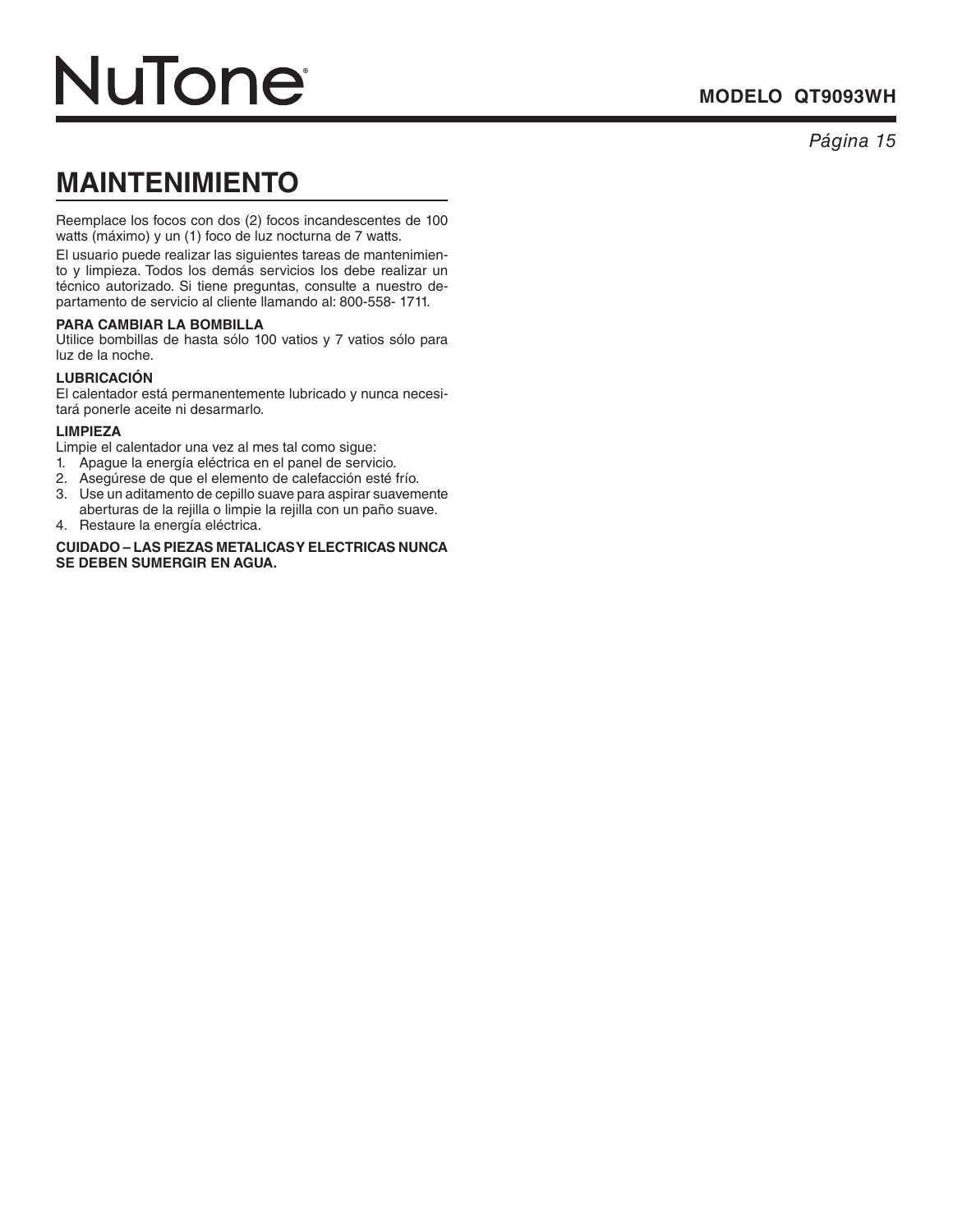### *Page / Página 16*

## **SERVICE PARTS / PIÈCES DE RECHANGE / PIEZAS DE SERVICIO**

| Key No /.<br>Repère /<br>Clave N° | Part Number<br>$N^{\circ}$ de pièce/<br>$N^{\circ}$ de pieza | <b>Description</b>                       | <b>Description</b>                                        | <b>Descripción</b>                                           |
|-----------------------------------|--------------------------------------------------------------|------------------------------------------|-----------------------------------------------------------|--------------------------------------------------------------|
|                                   | 44388000                                                     | Hanger Bar Set                           | Ensemble de barre de suspension                           | Juego de barras de suspensión                                |
| $\overline{c}$                    | 101284000                                                    | Ceiling Mtg. Bracket Assembly - Set of 3 | Ensemble de supports de montage au plafond - Jeu de 3     | Conjunto de soportes para montaje en cielo raso - Juego de 3 |
| 3                                 | 35623000                                                     | Outlet Box & Ground Screw Assembly       | Ensemble de boîte électrique et de vis de mise à la terre | Conjunto de caja de conexiones y tornillo de tierra          |
|                                   | 35963000                                                     | Outlet Box Cover                         | Couvercle de boîte électrique                             | Cubierta de la caja de salida                                |
| 5                                 | 66204000                                                     | Receptacle                               | Prise                                                     | Receptáculo                                                  |
| 6                                 | 30241000                                                     | Receptacle / Socket / Wire Assembly      | Ensemble de prise / douille / fils                        | Conjunto de receptáculo / base / conjunto de cables          |
| $\overline{7}$                    | 0696B000                                                     | Power Unit Assembly - Ventilator         | Ensemble d'unité motorisée - Ventilateur                  | Conjunto de unidad de potencia - Ventilador                  |
| 8                                 | 86322000                                                     | Motor                                    | Moteur                                                    | Motor                                                        |
| 9                                 | 32787000                                                     | <b>Motor Isolation Mount</b>             | Support isolant de moteur                                 | Montaje de aislamiento del motor                             |
| 10                                | 65071000                                                     | Motor Mount Bracket                      | Support de moteur                                         | Soporte de montaje del motor                                 |
| 11                                | 51919000                                                     | <b>Blower Wheel - Ventilator</b>         | Roue à ailettes - Ventilateur                             | Disco del ventilador - Ventilador                            |
| 12                                | 65060000                                                     | Damper - Louver                          | Clapet - Lame                                             | Regulador - Alistonado                                       |
| 13                                | 27538000                                                     | Bumper                                   | Butée                                                     | Tope                                                         |
| 14                                | 1193A000                                                     | Power Unit Assembly - Heater             | Ensemble d'unité motorisée - Chaufferette                 | Conjunto de la unidad de potencia - Calefactor               |
| 15                                | 35971000                                                     | Motor - Heater                           | Moteur - Chaufferette                                     | Motor - Calefactor                                           |
| 16                                | 69289000                                                     | Grommet Kit                              | Passe-fil                                                 | Juego de ruedas dentadas                                     |
|                                   |                                                              | (2 Grommets, 2 Eyelets, 4 Washers)       | (2 passe-fil, 2 œillets, 4 rondelles)                     | (2 ruedas dentadas, 2 ojetes, 4 arandelas)                   |
| 17                                | 57767000                                                     | Motor Mounting Plate Assembly            | Ensemble de plaque de montage de moteur                   | Conjunto de la placa de montaje del motor                    |
| 18                                | 66583000                                                     | <b>Blower Wheel - Heater</b>             | Roue à ailettes - Chaufferette                            | Disco del ventilador - Calefactor                            |
| 19                                | 99271494                                                     | <b>Thermal Protector</b>                 | Protecteur thermique                                      | Protector térmico                                            |
| 20                                | 30243000                                                     | Heat Element w/o Thermal Protector       | Élément chauffant sans protecteur thermique               | Elemento térmico sin protector térmico                       |
| 21                                | 30260000                                                     | <b>Light Socket Assembly</b>             | Ensemble de socle d'ampoule                               | Conjunto de la base para la luz                              |
| 22                                | 35964000                                                     | Reflector                                | Réflecteur                                                | Reflector                                                    |
| 23                                | 35965000                                                     | Lamp Socket Assembly - Night Light       | Ensemble de socle d'éclairage - Veilleuse                 | Conjunto de la base para la luz - Lámpara de noche           |
| 24                                | 36271000                                                     | Grille Assembly                          | Ensemble de grille                                        | Conjunto de la rejilla                                       |
| 25                                | 28058015                                                     | Screw - for Lens Mounting Brackets       | Vis - pour supports de lentille                           | Tornillo - Para soportes de montaje de la lente              |
| 26                                | 56706000                                                     | <b>Lens Mounting Bracket</b>             | Supports de lentille                                      | Soporte de montaje de la lente                               |
| 27                                | 27561000                                                     | Lens                                     | Lentille                                                  | Lente                                                        |
| 28                                | 0469A000                                                     | Grille with Lens Mounting Brackets       | Grille avec supports de lentille                          | Rejilla con soportes de montaje de la lente                  |
| 29                                | 52858015                                                     | <b>Grille Screw</b>                      | Vis de grille                                             | Tornillo de la rejilla                                       |
| 30                                | 85918000                                                     | Switch Assembly                          | Ensemble d'interrupteurs                                  | Montaje del interruptor                                      |
| 31                                | 85921000                                                     | Switch - Double Toggle                   | Interrupteurs - Doubles à bascule                         | Interruptor - Doble palanca                                  |
| 32                                | 85920000                                                     | <b>Wall Plate</b>                        | Plaque murale                                             | Placa para pared                                             |

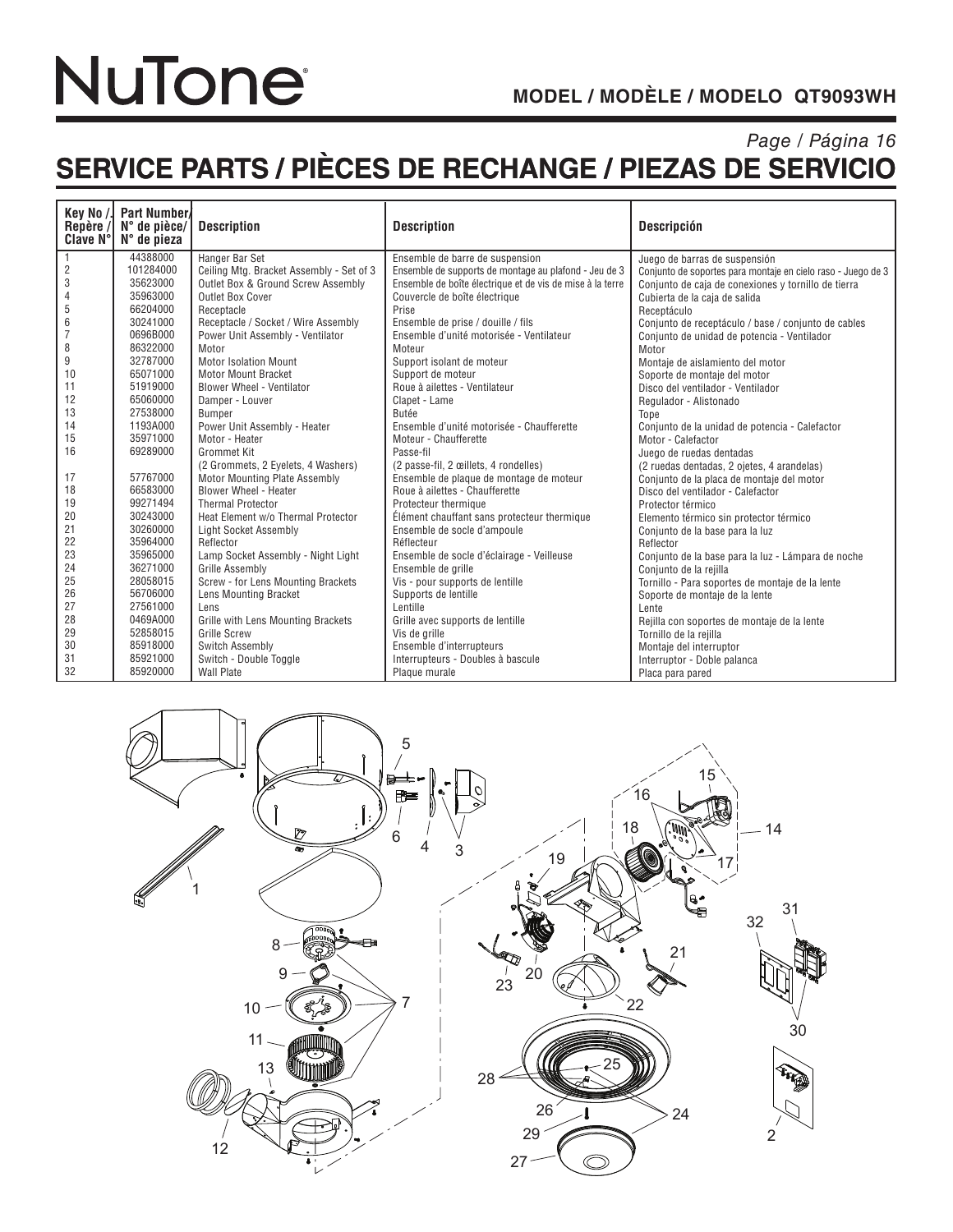### **MODEL / MODÈLE / MODELO QT9093WH**

### *Page / Página 17*

#### **One Year Limited Warranty**

WARRANTY OWNER: Broan-NuTone warrants to the original consumer purchaser of its products that such products will be free from defects in materials or workmanship for a period<br>of one (1) year from the date of original purch

**During this one year period,** Broan-NuTone will, at its option, repair or replace, without charge, any product or part which is found to be defective under normal use and service. THIS<br>WARRANTY DOES NOT EXTEND TO FLUORESC NuTone), faulty installation or installation contrary to recommended installation instructions.

The duration of any implied warranty is limited to the one year period as specified for the express warranty. Some states do not allow limitation on how long an implied warranty lasts, so the above limitation may not apply to you.

BROAN-NUTONE'S OBLIGATION TO REPAIR OR REPLACE, AT BROAN-NUTONE'S OPTION, SHALL BE THE PURCHASER'S SOLE AND EXCLUSIVE REMEDY UNDER THIS WARRANTY.<br>BROAN-NUTONE SHALL NOT BE LIABLE FOR INCIDENTAL, CONSEQUENTIAL OR SPECIAL DA

rights, and you may also have other rights, which vary from state to state. This warranty supersedes all prior warranties.<br>WARRANTY SERVICE: To qualify for warranty service, you must (a) notify Broan-NuTone at the address

Date of Installation

Builder or Installer

Model No. and Product Description

#### **IF YOU NEED ASSISTANCE OR SERVICE - CONTACT:**

Broan-NuTone LLC Hartford, Wisconsin www.nutone.com 888-336-3948 Broan-NuTone Canada Mississauga, Ontario www.nutone.ca 877-896-1119 Rev. 08/2007

#### **Garantie limitée d'un an**

GARANTIE DU PROPRIETAIRE: Broan-NuTone garantie à l'acheteur original de ses produits que ces derniers seront exmpts de tout défaut de matériaux et de fabrication pour une période d'un<br>(1) an à compter de la date d'acha. A

Pendant cette période d'un an, Broan-NuTone procédera au remplacement ou à la réparation sans aucuns frais, mais à sa propre discrétion, de tout produit ou pièce jugé défectueux dans<br>le cadre d'une utilisation normale. CET

La durée de toute garantie implicite est limitée à la période de deux ans précisée pour la garantie syresse. Certains états ne reconnaissent pas les restrictions relatives à la durée des garanties<br>In REMPLACEMENT OU LA RÉP restriction ne s'applique pas dans votre cas. La présente garantie vous accorde des droits spécifiques, mais vous pourriez aussi avoir d'autres droits en fonction de l'état dans lequel vous

résidez. Cette garantie remplace toute autre garantie donnée précédement.<br>SERVICE SOUS GRANTIE: Pour être admissible au service sous garantie, vous devez (a) aviser Broan-NuTone, à l'adresse ou au numéro de téléphone ci-de du modèle et la description de la pièce et (c) décrire la nature défaut de la pièce ou du produit. Au moment de la demande de service sous garantie, vous devez fournir une preuve de **la date d'achat originale.**

Date d'installation

Entrepeneur ou installateur

N° de modèle et description du produit

#### **POUR OBTENIR DE L'ASSITANCE OU DU SERVICE - CONTACTEZ:**

Broan-NuTone LLC Hartford, Wisconsin www.nutone.com 888-336-3948 Broan-NuTone Canada Mississauga, Ontario www.nutone.ca 877-896-1119

Rev. 08/2007

**Garantia Limitada de un Año**

**GARANTIA DEL PROPIETARIO:** Broan-NuTone garantiza al comprador consumidor original de sus productos por un período de un (1) año desde la fecha original de compra, que tales<br>productos están libres de defectos en material

Durante este período de un año, Broan-NuTone reparará o reemplazará a su opción y sin costo, cualquier producto o parte que se encuentre defectuoso bajo condiciones normales de uso y<br>Servicio. ESTA GARANTÍA NO CUBRE A LOS

mantenimiento inadecuado o reparaciones (por otros ajenos a Broan-NuTone), instalación defectuosa o una instalación contraria a las instrucciones de instalación recomendadas.<br>una garantia inplícita, por lo que la limitada **DESEMPEÑO DEL PRODUCTO.** Algunos estados no permiten la exclusión o limitación de daños incidentales o consecuentes, de modo que la limitación o exclusión arriba indicada puede que<br>no se aplique a usted. Esta garantía le

garantías anteriores.<br>SERVICIO DE GARANTÍA: Para tener derecho al servicio de garantía, usted debe (a) notificar a Broan-NuTone a la dirección o al número de teléfono indicado abajo, (b) indicar el<br>número de modelo y la id **presentar un comprobante de la fecha original de compra.**

Fecha de la instalación

Constructor o instalador

Número de modelo y descripción del producto

**SI NECESITA ASISTENCIA O SERVICIO - COMUNÍQUESE A:**

Broan-NuTone LLC Hartford, Wisconsin www.nutone.com 888-336-3948 Broan-NuTone Canada Mississauga, Ontario www.nutone.ca 877-896-1119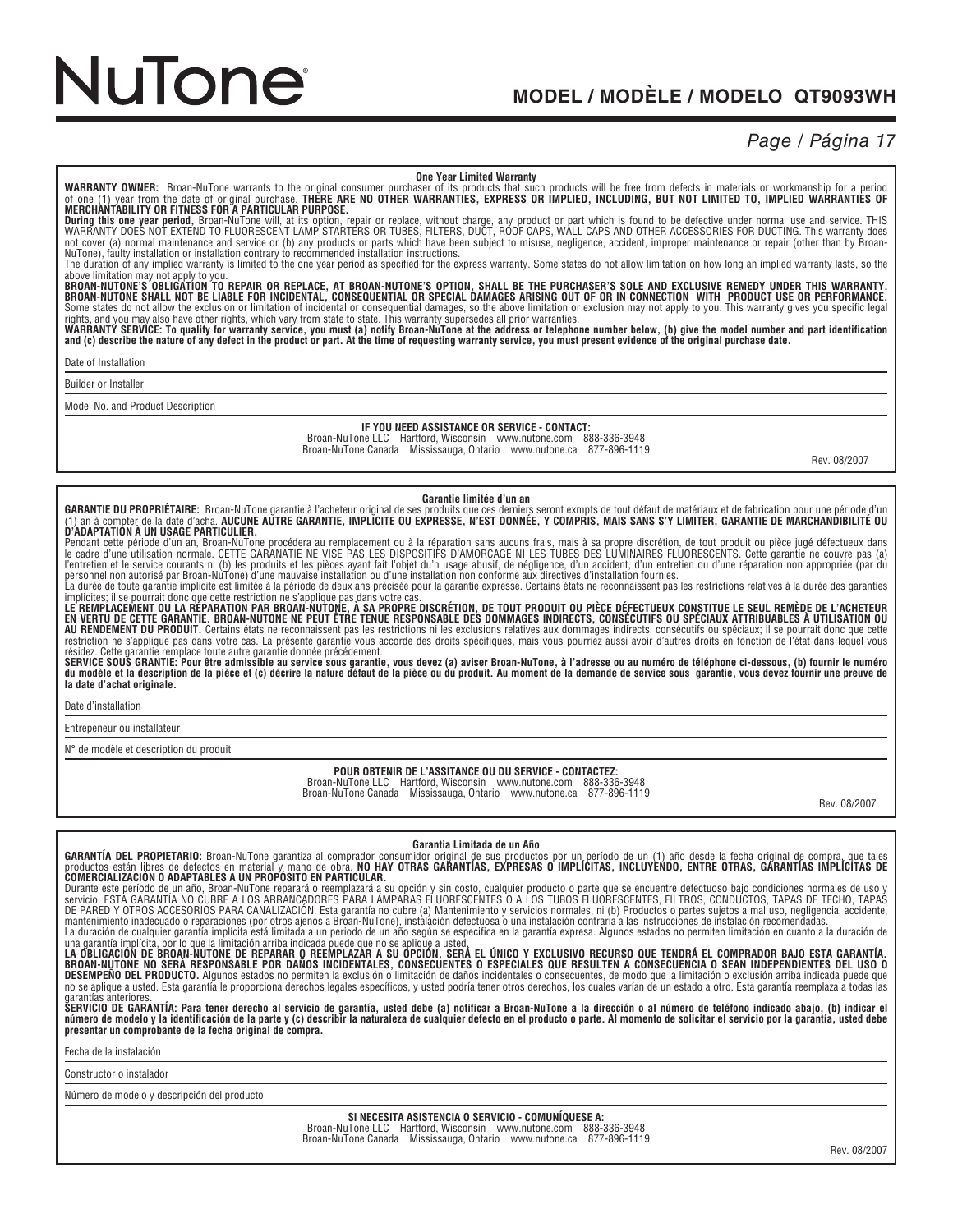### **MODEL / MODÈLE / MODELO QT9093WH**

*Page / Página 18*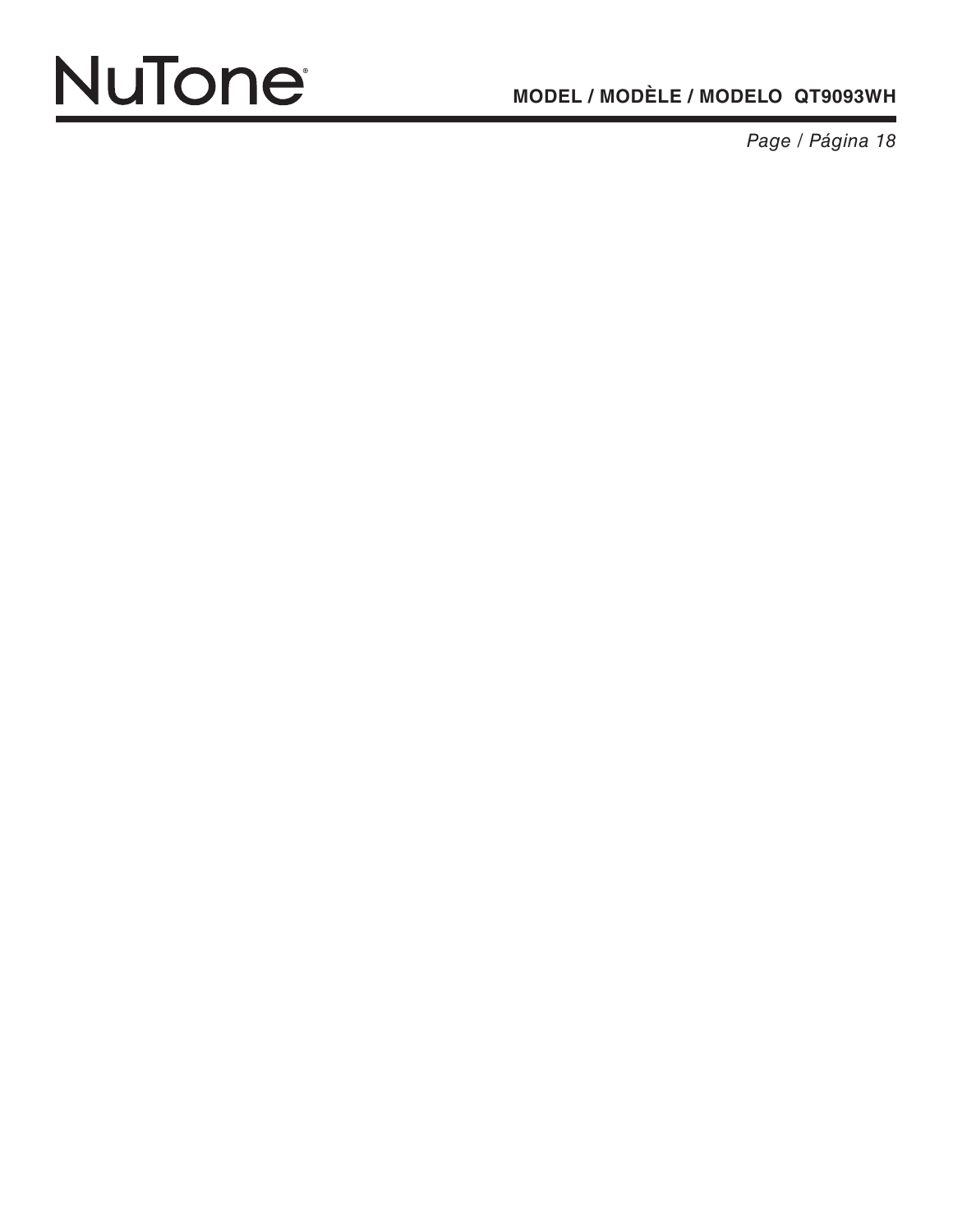*Page / Página 19*